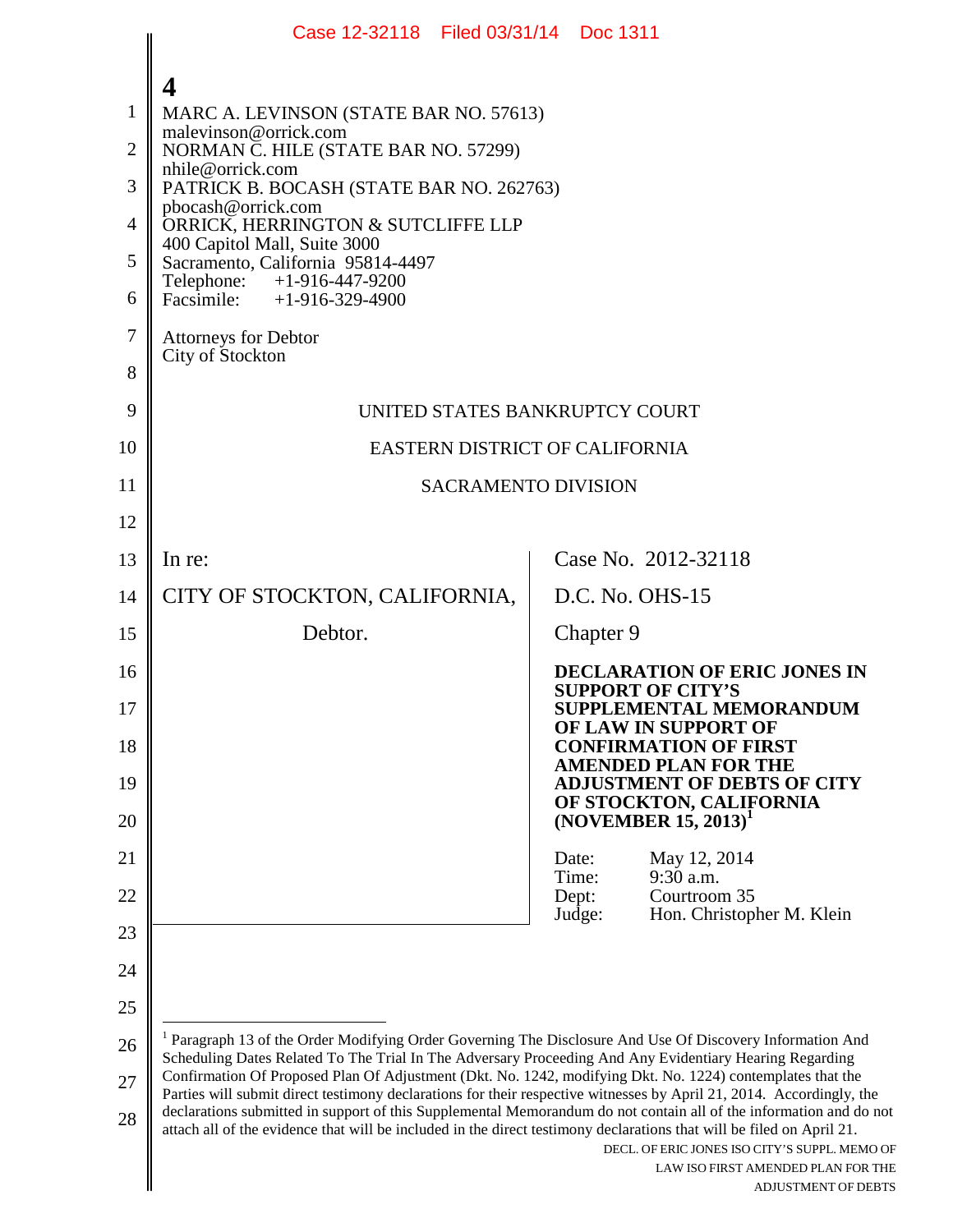## Case 12-32118 Filed 03/31/14 Doc 1311

I, Eric Jones, hereby declare:

1

2 3 4 5 1. I am the Chief of Police in the City of Stockton, California ("the City" or "Stockton"). I make this declaration in support of the City's Supplemental Memorandum Of Law In Support Of Confirmation Of First Amended Plan For The Adjustment Of Debts Of City Of Stockton, California (November 15, 2013).

6 7 8 9 10 11 12 13 14 15 16 17 2. I have served in the Stockton Police Department in some capacity for over 20 years. I became the Chief of Police in March of 2012. Prior to becoming Chief, I served as Assistant Chief from September 2011 to March 2012 and as Deputy Chief from March 2008 to September 2011. I hold a bachelor's degree in Criminal Justice from California State University, Sacramento, and a Masters of Public Administration from National University. I am a member of the Central Sierra Police Chiefs Association, California Police Chiefs Association, and the International Association of Chiefs of Police. I hold certificates from the Commission on Peace Officer Standards and Training, and am a member of the FBI's National Academy Law Enforcement Executive Development Association and Police Executive Research Forum. 3. On June 28, 2012, I executed a declaration in support of the Statement of Qualifications the City filed on June 29, 2012 (the "June Declaration" or "June Decl."). On February 15, 2013, I submitted a declaration in support of the City's Reply to Objections to

18 Statement of Qualifications Under Section 109(c) (the "Reply Declaration" or "Reply Decl.").

19 *The Continuing Challenges To Public Safety In Stockton*

20 21 22 23 24 25 4. As of the date of this Declaration, all of my testimony in the June Declaration and Reply Declaration continues to be true and accurate to the best of my knowledge. The City of Stockton continues to suffer from a disproportionately high crime rate and low number of police officers. Violent crime, despite a reduction in 2013, is still extremely high in Stockton. Already in 2014 (as of March 25), there have been 12 homicides, compared to six homicides at this time last year. Further, although violent crime reduced in 2013, overall crime did not.

26 27 28 5. Another major challenge is the continually understaffed police department. Not including positions funded by Measures A and B, as of today the Stockton Police Department has 365 budgeted positions (which include the recent COPS hiring grant). Although we have made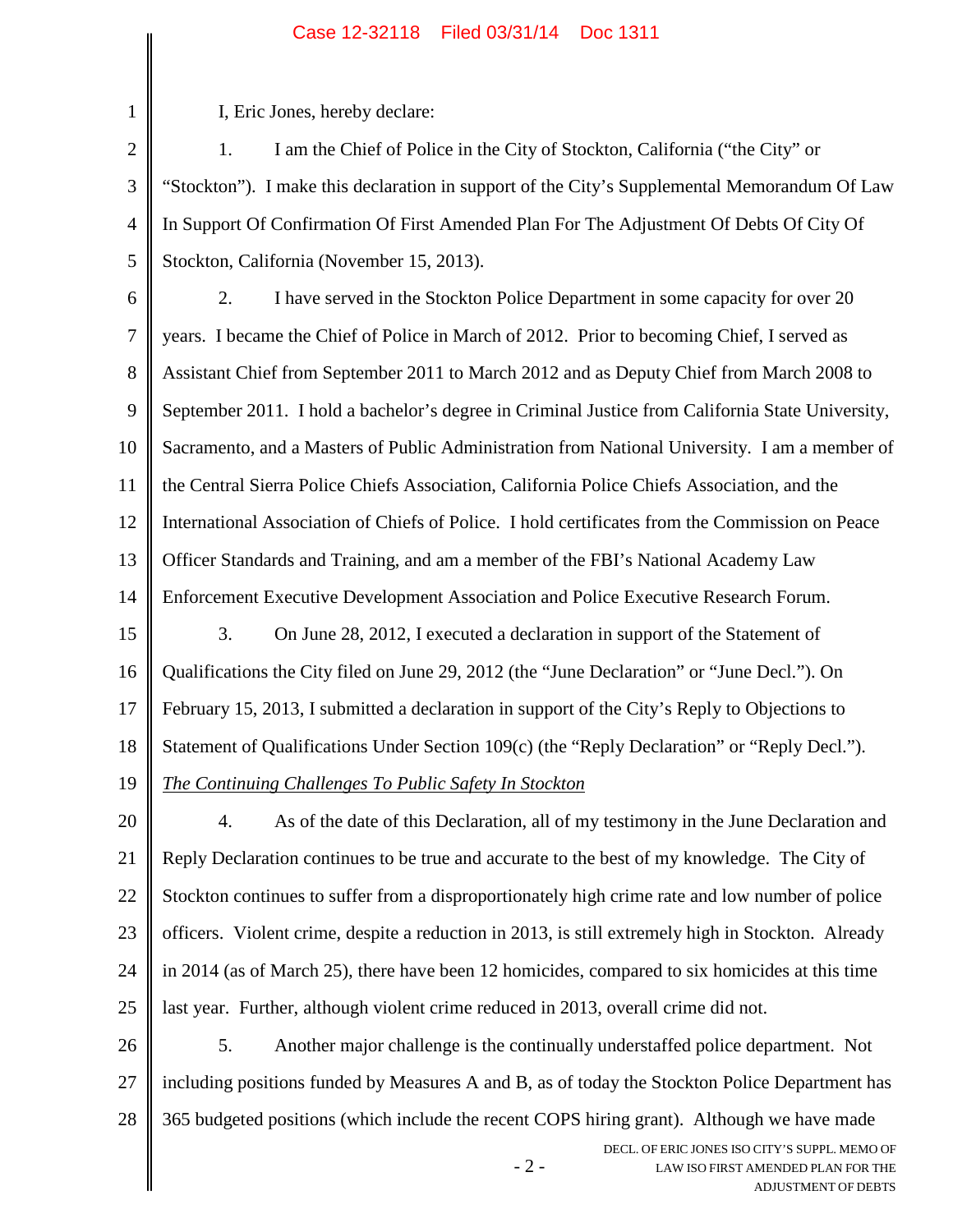## Case 12-32118 Filed 03/31/14 Doc 1311

1 2 3 4 5 6 some incremental progress in our hiring outpacing our attrition, the police department has so far been able to fill only 351 of these positions. This is partly because hiring has outpaced attrition at an extremely slow pace. From January 2012 to date (March 25, 2014), the Stockton Police Department has hired 134 police officers; during the same time period, 104 police officers have left the department through attrition. This attrition itself is a major challenge to public safety, because it takes with it vast experience that is difficult to replace.

7 8 9 10 11 12 13 14 15 16 6. Once the 365 budgeted positions are filled, under Measures A and B the authorized budgeted positions for the police department will increase to 485. The police department believes that if aggressive hiring were to take place, we could potentially reach the 485 police officer level about three years from now. But even at the level of 485 police officers, the officer-per-thousand-resident ratio would be only 1.6. This is still far from the 2.0 ratio recommended in 2006 for the City of Stockton by Dr. Anthony Braga, as well as the 2.0 ratio recommended in 2013 by criminal justice consultants David Bennett and Donna Lattin as part of their Marshall Plan report. Stockton needs about 600 police officers to reach the recommended 2.0 officer-per-thousand-resident, and even at 485 officers, Stockton will be nowhere near this level.

17 18 19 20 21 22 23 24 25 26 27 7. Additionally problematic is the fact that police officers are still leaving the Stockton Police Department for other police departments. The Stockton Police Department is not competitive in the marketplace with other police departments and this is drastically affecting our retention and recruitment. Of the 104 police officers that left the department from January 2012 through March 25, 2014, 44 left for other police departments. I continue to speak with exiting staff as well as various members of the department to keep a pulse on department morale. Most officers, as well as my managers and commanders, continue to tell me that if the Department's CalPERS contract is broken, they will depart to another agency. Others continue to say that they will leave the Department if any additional compensation or benefit cuts occur, or even if they fail to get any of their previous 20-30% cuts restored. The Department morale is fragile, and the continued instability is causing police officers to depart or apply to other law enforcement

- 3 -

28